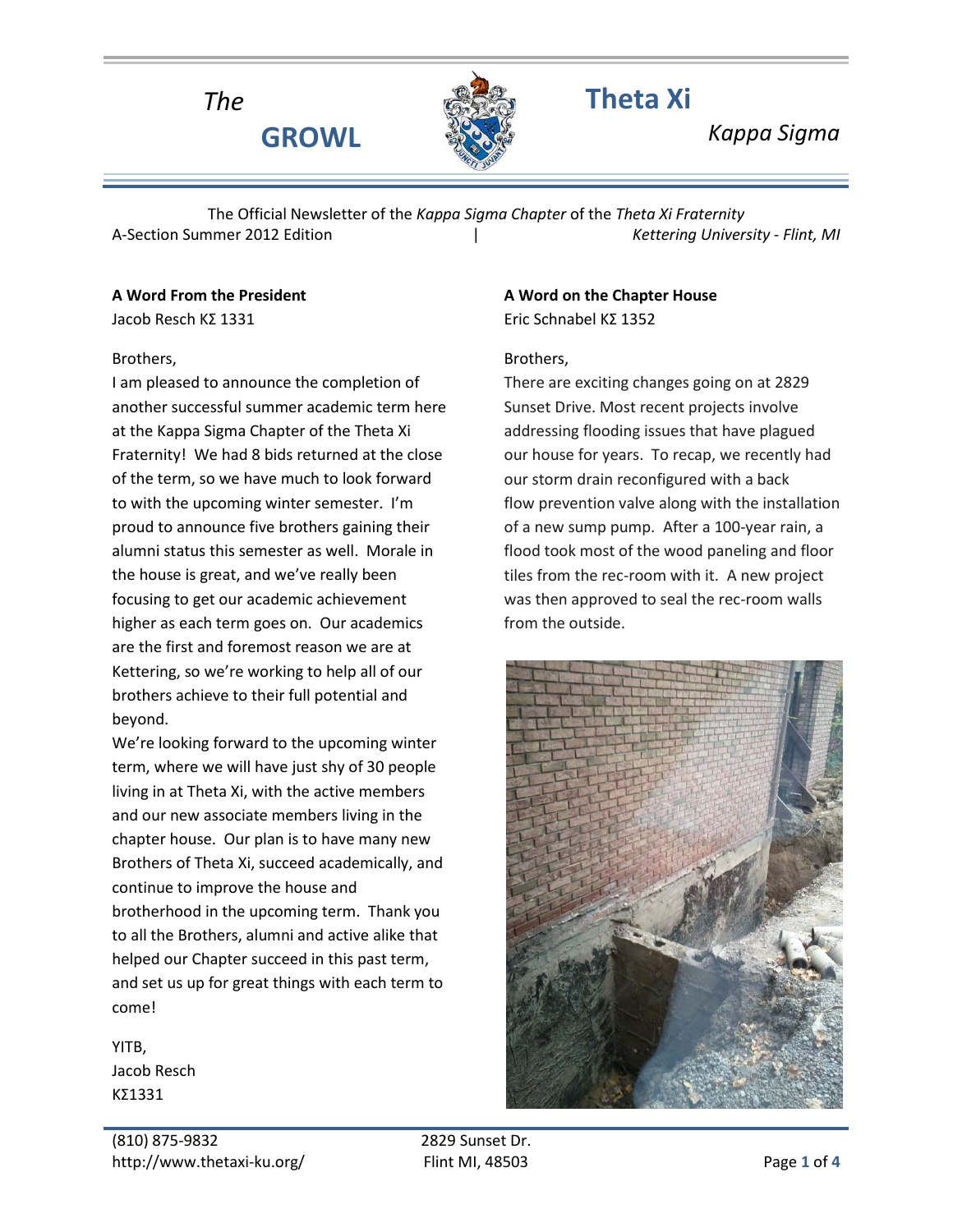This will involve removing the dirt from around the foundation, applying the sealer, then replacing the dirt and constructing a new back entrance. It was also approved to put a new floor into the rec-room once the walls have been sealed. New fixes in the kitchen have also been implemented including fixing the hood fan above the stove.

YITB, Eric Schnabel ΚΣ 1352

## **Recruitment Report**

Richard Cassel ΚΣ 1342

For the summer of 2012, we had another successful term of recruiting very prestigious men. I would like to thank all of the brothers who applied for a unit buddy application. Despite having nearly ten brothers as unit buddies, initial attendance to events was low. Although recruitment was initially slow, it seemed to be a campus wide trend as discovered by talking to other houses. There were a few freshmen who were at the house most of the time, and as the term progressed, other freshmen began to show interest. There were fourteen potential new members that attended the annual canoe trip, our most successful event. We were very selective in the bids we handed out, and the brotherhood seemed to unanimously support each bid extended. I am pleased to announce that at the end of the semester, we have eight bid acceptees. Information for the acceptees is as follows:

- Calvin Hamilton, Freshman, Grand Ledge, MI
- Chadd Ketchum, Sophomore, Wheatfield, IN
- Jeremy Kindl, Freshman, Muskego, WI
- Mitchell Koupal, Freshman, MI
- Phillip Morris, Freshman, NJ/CO
- Ryan Pruitt, Freshman, Lapeer, MI
- Alec Cherny, Freshman, Durand, MI
- Max Engler, Freshman

Thank you everyone for another successful recruitment term. I look forward to developing the bonds of brotherhood with each associate member as they grow to be men at Theta Xi.

YITB, Richard Cassel ΚΣ 1342

## **Scholarship Report**

Joshua DeAndy ΚΣ 1330

#### Brothers,

As you may know, grades have been a recent issue with the house, but I am proud to share that our cumulative GPA is a 2.85 which is above the new Kettering IFC average of 2.5 and the Theta Xi average of 2.7. We have unanimously agreed to keep our 2.7 standard for allowing any bid acceptees to proceed with the process of becoming a brother. I would also like to share that we ,as a brotherhood, have implemented a new policy of "Quiet Days" on the day after Spyke's Night and Sundays in an effort to encourage everyone to dedicate enough time to their studies. Also, we have implemented new By-Laws to specifically discourage poor academic performance. As it has been in the past, those who have not made grades are stripped of their voting rights for the term and I as this year's Scholarship Chairman have had regular meetings with those who have not achieved a term or cumulative GPA of 2.7. Personally, I feel that the vast majority of members recognize their responsibility to maintain high academic standards not only for themselves, but for the Fraternity as a whole.

YITB,

Josh De Andy KΣ 1330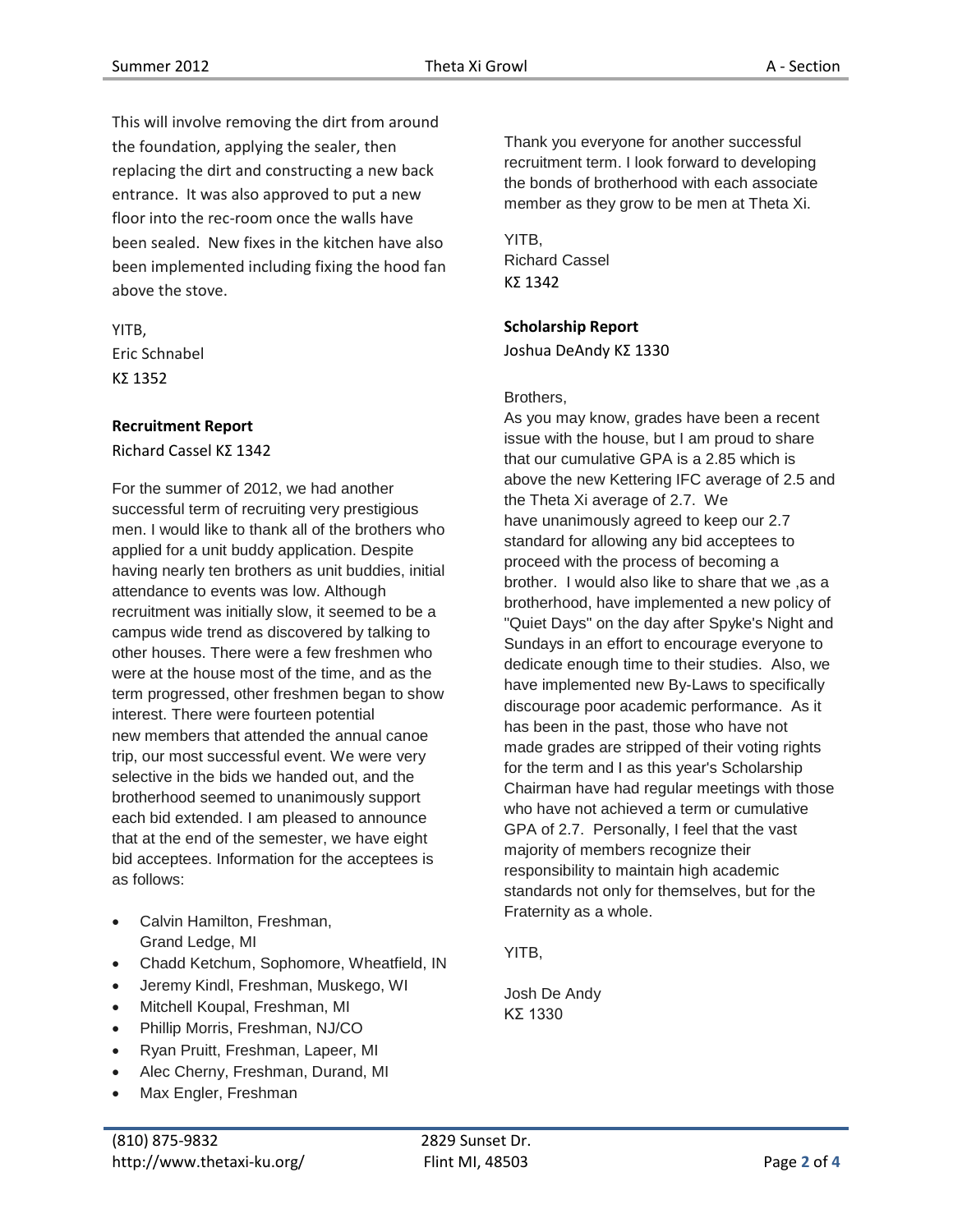# **Graduating Seniors**



John Boswell III ΚΣ1316

Mechanical Engineer (automotive specialty)

Chrysler Group LLC

John is from South Milwaukee, Wisconsin. He co-oped with Ron Morris at BorgWarner. Chrysler hired John on full time after he graduated. Currently John facilitates the builds of prototype vehicle programs through the procurement and management of prototype parts of and processes.



company.

Jonathan Bushkul ΚΣ1321

Mechanical Engineer (automotive specialty)

AVL

op sponsor for 4.5 years and hired him on full time upon graduation. Jon is currently doing Graduate Rotation at AVL which is a six month rotation through different departments of the



Corey Allard ΚΣ1322

Mechanical Engineer

Isuzu

Corey is a Mechanical Engineer from Orion, MI. He is currently working as a calibration and testing engineer and plans on continuing full time at Isuzu pending completion of his thesis.



Ronald Morris III ΚΣ1322

Mechanical Engineer (automotive specialty)

**BorgWarner** 

Ron completed his co-op and is currently employed at BorgWarner. He hails all the way from Tucson, AZ but currently resides in Holly, MI. Currently Ron is developing and validating a solenoid for a Variable Valve Timing system.